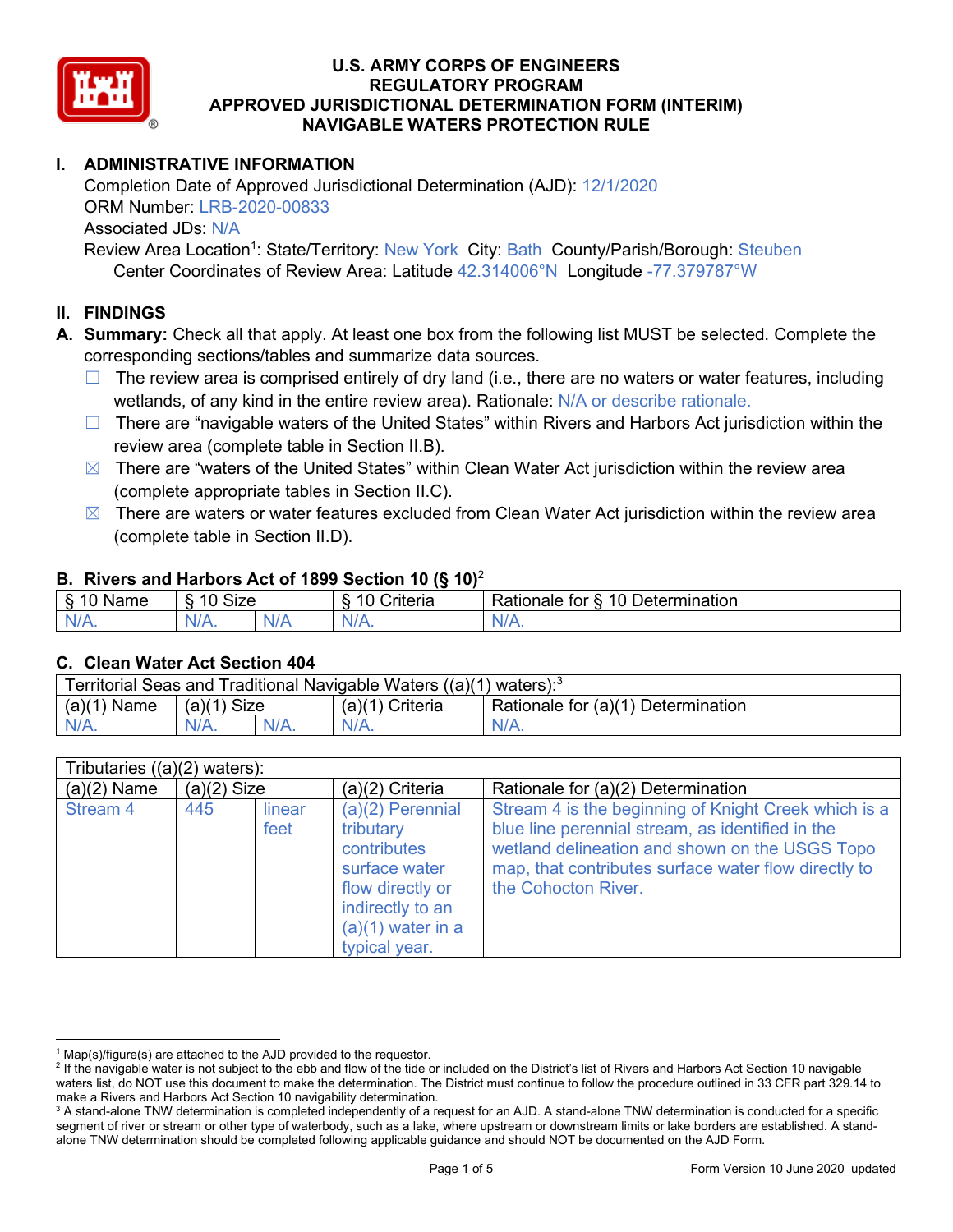

| Lakes and ponds, and impoundments of jurisdictional waters $((a)(3)$ waters): |               |         |                   |                                    |  |  |
|-------------------------------------------------------------------------------|---------------|---------|-------------------|------------------------------------|--|--|
| $(a)(3)$ Name                                                                 | $(a)(3)$ Size |         | $(a)(3)$ Criteria | Rationale for (a)(3) Determination |  |  |
| $N/A$ .                                                                       | $N/A$ .       | $N/A$ . | $N/A$ .           | $N/A$ .                            |  |  |

| Adjacent wetlands $((a)(4)$ waters): |               |         |                                                            |                                                                    |  |  |  |
|--------------------------------------|---------------|---------|------------------------------------------------------------|--------------------------------------------------------------------|--|--|--|
| $(a)(4)$ Name                        | $(a)(4)$ Size |         | $(a)(4)$ Criteria                                          | Rationale for (a)(4) Determination                                 |  |  |  |
| <b>Wetland B</b>                     | 0.22          | acre(s) | $(a)(4)$ Wetland<br>abuts an $(a)(1)$ -<br>$(a)(3)$ water. | Wetland B directly abuts Stream 4, which is a<br>perennial stream. |  |  |  |

# **D. Excluded Waters or Features**

| Excluded waters $((b)(1) - (b)(12))$ : <sup>4</sup> |                                           |                  |                                                                                                                                                                                                      |                                                                                                                                                                                                                                                                                                                                                                                                                                                                                                                                                                                                                                                                                                                                                                                                                                                                          |  |  |
|-----------------------------------------------------|-------------------------------------------|------------------|------------------------------------------------------------------------------------------------------------------------------------------------------------------------------------------------------|--------------------------------------------------------------------------------------------------------------------------------------------------------------------------------------------------------------------------------------------------------------------------------------------------------------------------------------------------------------------------------------------------------------------------------------------------------------------------------------------------------------------------------------------------------------------------------------------------------------------------------------------------------------------------------------------------------------------------------------------------------------------------------------------------------------------------------------------------------------------------|--|--|
| Exclusion                                           | <b>Exclusion Size</b>                     |                  | Exclusion <sup>5</sup>                                                                                                                                                                               | <b>Rationale for Exclusion Determination</b>                                                                                                                                                                                                                                                                                                                                                                                                                                                                                                                                                                                                                                                                                                                                                                                                                             |  |  |
| Name                                                |                                           |                  |                                                                                                                                                                                                      |                                                                                                                                                                                                                                                                                                                                                                                                                                                                                                                                                                                                                                                                                                                                                                                                                                                                          |  |  |
| Streams 6 and<br>$\overline{7}$                     | $1,146$ and<br>23.<br>respectively        | linear<br>feet   | $(b)(5)$ Ditch that is<br>not an $(a)(1)$ or<br>$(a)(2)$ water, and<br>those portions of<br>a ditch<br>constructed in an<br>$(a)(4)$ water that<br>do not satisfy the<br>conditions of<br>$(c)(1)$ . | Stream 6 is a constructed channel through<br>uplands to drain the landfill detention ponds just<br>to the north. Stream 6 is a small channel lined<br>with riprap, has no ordinary high water mark and<br>is ephemeral as water only drains from the pond<br>above during high precipitation events. Stream 7<br>does not appear to have been constructed, but<br>otherwise has the same characteristics of<br>Stream 6, with no ordinary high water mark and<br>is ephemeral. Topo maps do not show any<br>streams mapped in these locations, but the<br>headwater of an unnamed tributary does occur<br>to the south and it appears that Streams 6 and 7<br>would drain into it.                                                                                                                                                                                       |  |  |
| Wetlands M,<br>N, O, P                              | M 0.01,<br>N 0.03,<br>$O$ 0.02,<br>P 0.09 | $\text{acre}(s)$ | $(b)(1)$ Non-<br>adjacent wetland.                                                                                                                                                                   | These small wetlands are low areas abutting<br>either Stream 6 or Stream 7, which are not $a(1)$<br>$-$ a(3) waters. Soils surrounding the wetland all<br>have a hydric soil indicator of 0. The headwater<br>stream to the south, located in the same valley,<br>receives flow predominately from ground water<br>and would not flow uphill and inundate Streams<br>6 and 7 or the wetlands even in high<br>precipitation events, this an ATP analysis was<br>not warranted. Based upon a review of aerial<br>photos, topographic maps, and on-site<br>observations, no other potential waters of the<br>U.S. persist within the immediate vicinity of these<br>wetlands. Based on the above information, the<br>wetlands do not abut an $(a)(1)$ through $(a)(3)$<br>water, nor are the wetlands inundated by<br>flooding by an $(a)(1)$ through $a(3)$ water, are not |  |  |

<sup>4</sup> Some excluded waters, such as (b)(2) and (b)(4), may not be specifically identified on the AJD form unless a requestor specifically asks a Corps district to do so. Corps districts may, in case-by-case instances, choose to identify some or all of these waters within the review area.  $5$  Because of the broad nature of the (b)(1) exclusion and in an effort to collect data on specific types of waters that would be covered by the (b)(1)

exclusion, four sub-categories of (b)(1) exclusions were administratively created for the purposes of the AJD Form. These four sub-categories are not new exclusions, but are simply administrative distinctions and remain (b)(1) exclusions as defined by the NWPR.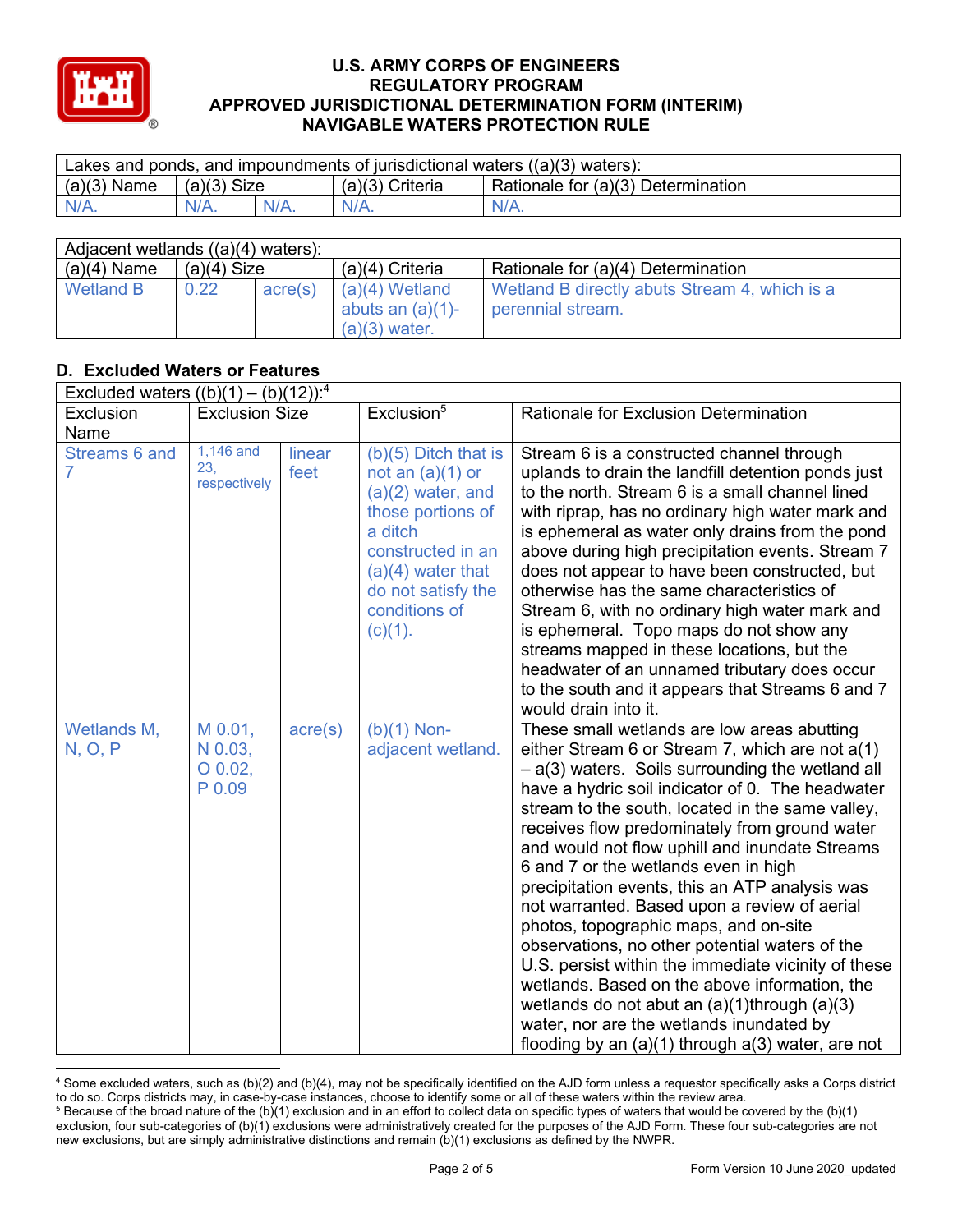

| Excluded waters $((b)(1) - (b)(12))$ : <sup>4</sup>             |                                                                                                                                            |                  |                                                                                                                                                                                                       |                                                                                                                                                                                                                                                                                                                                                                                                                                                                                                                                                                                                                                                                                                                                                                                                                                                                                                                                                                                                                                                                                                                                                                                                                      |  |
|-----------------------------------------------------------------|--------------------------------------------------------------------------------------------------------------------------------------------|------------------|-------------------------------------------------------------------------------------------------------------------------------------------------------------------------------------------------------|----------------------------------------------------------------------------------------------------------------------------------------------------------------------------------------------------------------------------------------------------------------------------------------------------------------------------------------------------------------------------------------------------------------------------------------------------------------------------------------------------------------------------------------------------------------------------------------------------------------------------------------------------------------------------------------------------------------------------------------------------------------------------------------------------------------------------------------------------------------------------------------------------------------------------------------------------------------------------------------------------------------------------------------------------------------------------------------------------------------------------------------------------------------------------------------------------------------------|--|
| Exclusion<br>Name                                               | <b>Exclusion Size</b>                                                                                                                      |                  | Exclusion <sup>5</sup>                                                                                                                                                                                | <b>Rationale for Exclusion Determination</b>                                                                                                                                                                                                                                                                                                                                                                                                                                                                                                                                                                                                                                                                                                                                                                                                                                                                                                                                                                                                                                                                                                                                                                         |  |
|                                                                 |                                                                                                                                            |                  |                                                                                                                                                                                                       | separated from an $(a)(1)$ through $(a)(3)$ water via<br>a natural berm or barrier, and are not separated<br>from an $a(1) - a(3)$ water via an artificial<br>structure/feature.                                                                                                                                                                                                                                                                                                                                                                                                                                                                                                                                                                                                                                                                                                                                                                                                                                                                                                                                                                                                                                     |  |
| Wetlands DD,<br>J, Q, I, EE, E,<br><b>HH, G, H, GG,</b><br>FF.F | DD 1.18,<br>$J$ 0.18,<br>$Q$ 0.06,<br>10.11<br>EE 0.39,<br>$E$ 0.02,<br>HH 0.04,<br>G 0.01,<br>$H$ 0.07,<br>GG 0.17,<br>FF 0.06,<br>F 0.01 | $\text{acre}(s)$ | $(b)(1)$ Non-<br>adjacent wetland.                                                                                                                                                                    | The delineation indicated no drainages or<br>tributaries are within the vicinity of these<br>wetlands. The wetlands are all shallow surface<br>concave depressions that collect water and hold<br>it long enough to provide wetland characteristics<br>but do not drain to any $(a)(1)-(a)(3)$ waters.<br>Photos and aerial imagery included within the<br>delineation report show no natural or artificial<br>barrier between each of these wetlands and the<br>nearest unnamed tributary to the south, nor were<br>any observed during the site visit. The<br>NRCS/USDA Web Soil Survey "Flood Frequency<br>Class" rating is "none" which means flooding is<br>not probable. The chance of flooding is nearly 0<br>percent in any year. These wetlands are much<br>higher in elevation and at such a distance from<br>the nearest off-site stream that an ATP analysis<br>is not warranted as inundation from that stream<br>is not possible. All resources reviewed support<br>the determination that these wetlands do not<br>directly abut an $a(1)$ - $a(3)$ waters, are not<br>separated from an $a(1)$ - $a(3)$ waters by a natural<br>or man-made feature and are not adjacent to an<br>$a(1)-a(3)$ waters. |  |
| <b>Wetland C</b>                                                | 0.18                                                                                                                                       | $\text{acre}(s)$ | (b)(10)<br><b>Stormwater</b><br>control feature<br>constructed or<br>excavated in<br>upland or in a<br>non-jurisdictional<br>water to convey,<br>treat, infiltrate, or<br>store stormwater<br>runoff. | The wetland has open water which is a farm<br>pond that was dug from an upland area to water<br>sheep many years ago. The linear portion going<br>north was examined during the site visit and it<br>maintained wetland characteristics until the last<br>74 linear feet before the culvert. This 74 foot<br>section has bed and bank features. This drains<br>through the culvert to the man-made ditch within<br>the landfill drainage system that connects to<br>Wetland A, which is a stormwater pond also<br>constructed in uplands.                                                                                                                                                                                                                                                                                                                                                                                                                                                                                                                                                                                                                                                                            |  |
| <b>Unmapped</b><br><b>Stream 5</b>                              | 74                                                                                                                                         | linear<br>feet   | $(b)(3)$ Ephemeral<br>feature, including<br>an ephemeral<br>stream, swale,<br>gully, rill, or pool.                                                                                                   | This 74-foot section, also discussed above, has<br>bed and bank features, but no OHWM. This<br>drains through the culvert to the man-made ditch<br>within the landfill drainage system that connects<br>to Wetland A, which is a stormwater pond.<br>Photos and aerial imagery included within the                                                                                                                                                                                                                                                                                                                                                                                                                                                                                                                                                                                                                                                                                                                                                                                                                                                                                                                   |  |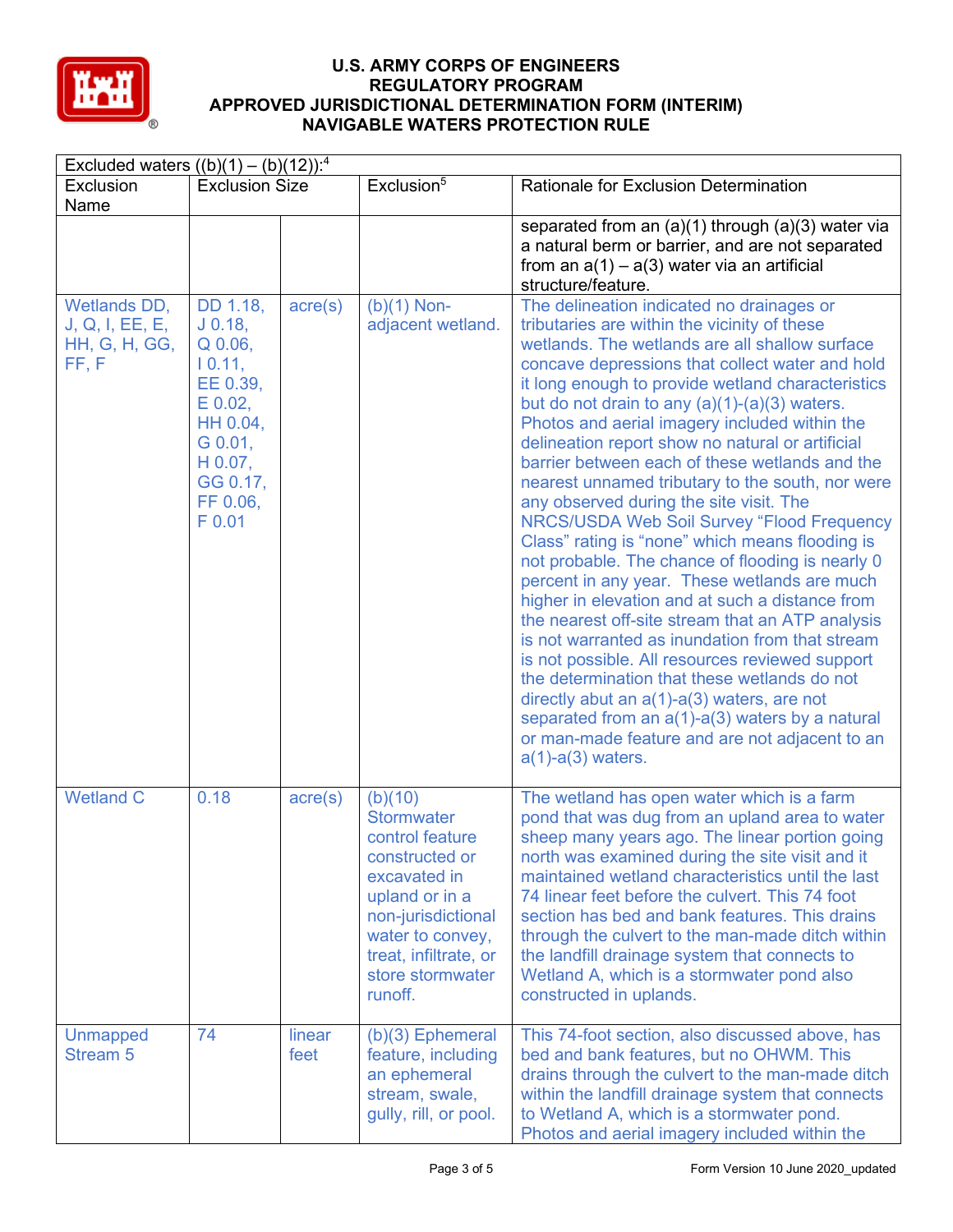

| Excluded waters $((b)(1) - (b)(12))$ : <sup>4</sup> |                       |                |                                                                                                                                                                                                       |                                                                                                                                                                                                                                                                                                                                                                                                                                                                                                                                                                                                                                                                 |  |  |
|-----------------------------------------------------|-----------------------|----------------|-------------------------------------------------------------------------------------------------------------------------------------------------------------------------------------------------------|-----------------------------------------------------------------------------------------------------------------------------------------------------------------------------------------------------------------------------------------------------------------------------------------------------------------------------------------------------------------------------------------------------------------------------------------------------------------------------------------------------------------------------------------------------------------------------------------------------------------------------------------------------------------|--|--|
| Exclusion                                           | <b>Exclusion Size</b> |                | Exclusion <sup>5</sup>                                                                                                                                                                                | <b>Rationale for Exclusion Determination</b>                                                                                                                                                                                                                                                                                                                                                                                                                                                                                                                                                                                                                    |  |  |
| Name                                                |                       |                |                                                                                                                                                                                                       |                                                                                                                                                                                                                                                                                                                                                                                                                                                                                                                                                                                                                                                                 |  |  |
|                                                     |                       |                |                                                                                                                                                                                                       | delineation report show no natural or artificial<br>barrier between each of these wetlands and the<br>nearest unnamed tributary to the south, nor were<br>any observed during the site visit. There is no<br>evidence from topo maps that there was ever a<br>stream located here and appears the bed and<br>bank features may have formed by water<br>draining from Wetland C as Wetland C goes<br>from relatively flat to steeper along these 74 feet<br>before the culvert. The NRCS/USDA Web Soil<br>Survey "Flood Frequency Class" rating is "none"<br>which means flooding is not probable. The<br>chance of flooding is nearly 0 percent in any<br>year. |  |  |
| <b>Wetland A</b>                                    | 445                   | linear<br>feet | (b)(10)<br><b>Stormwater</b><br>control feature<br>constructed or<br>excavated in<br>upland or in a<br>non-jurisdictional<br>water to convey,<br>treat, infiltrate, or<br>store stormwater<br>runoff. | Wetland A is a stormwater pond excavated in<br>uplands when the landfill was constructed.                                                                                                                                                                                                                                                                                                                                                                                                                                                                                                                                                                       |  |  |

# **III. SUPPORTING INFORMATION**

- **A. Select/enter all resources** that were used to aid in this determination and attach data/maps to this document and/or references/citations in the administrative record, as appropriate.
	- $\boxtimes$  Information submitted by, or on behalf of, the applicant/consultant: Wetland Delineation report for Bath

Landfill Eastern Expansion, October 2019, submitted by Barton & Loguidice

This information is sufficient for purposes of this AJD. Rationale: The wetland delineation was submitted with accurate and complete data sheets, photographs, NWI and NYSDEC maps, web soil survey and other supporting information.

- $\Box$  Data sheets prepared by the Corps: Title(s) and/or date(s).
- $\boxtimes$  Photographs: Aerial and Other: Site photos and aerial photos provided in the delineation
- $\boxtimes$  Corps site visit(s) conducted on: 10/5/2020
- ☐ Previous Jurisdictional Determinations (AJDs or PJDs): ORM Number(s) and date(s).
- ☐ Antecedent Precipitation Tool: *provide detailed discussion in Section III.B*.
- ☒ USDA NRCS Soil Survey: Steuben County
- ☒ USFWS NWI maps: Steuben County
- ☒ USGS topographic maps: Towlesville, New York Quad.